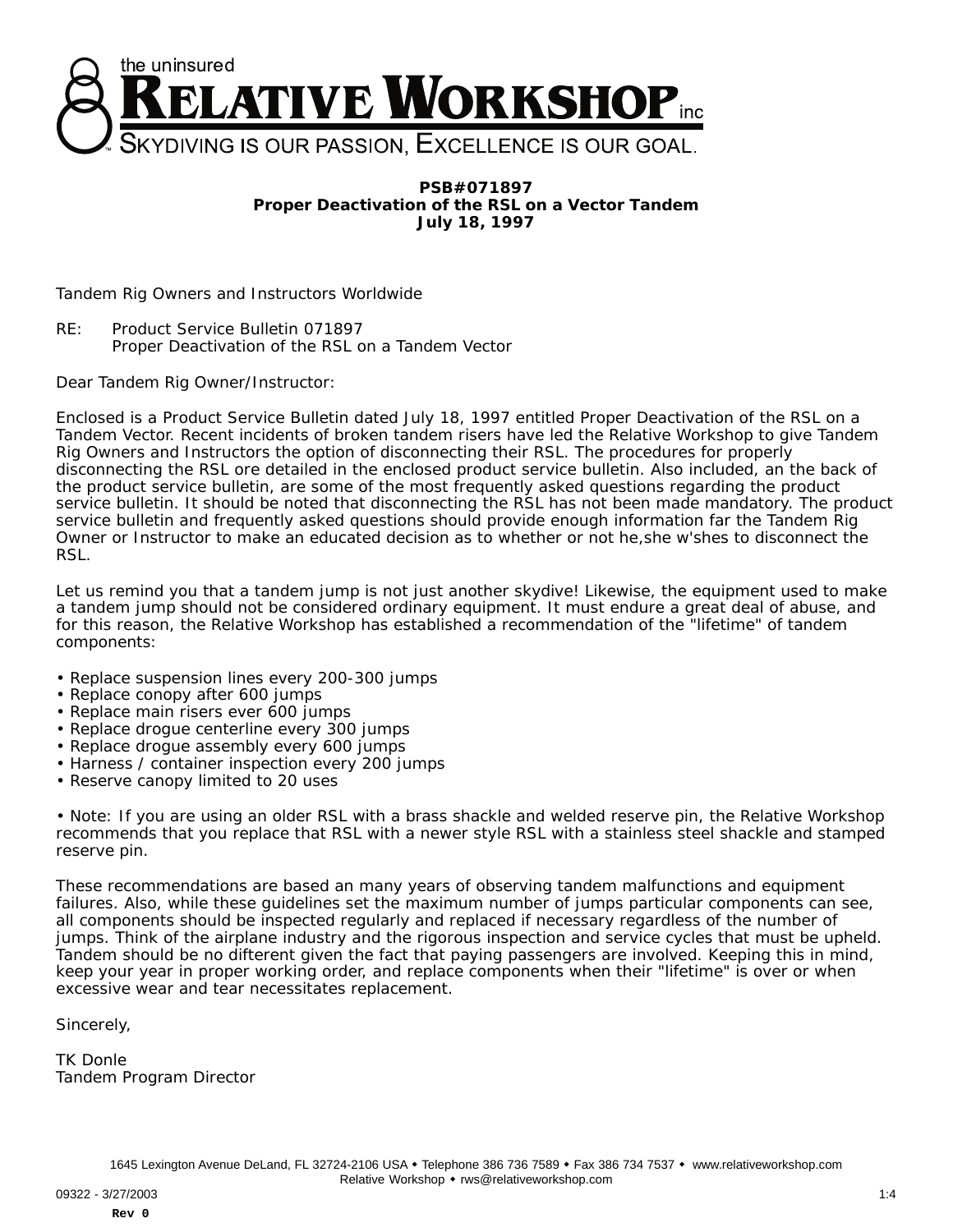Status: Vector Tandem Instructors now have the option of deactivating their Reserve Static Line Lanyards (RSL). Qualified Personnel: The RSL deactivation should only be performed by a Rated Vector Tandem Instructor or certificated FAA Rigger or foreign equivalent.

Background: Recently, an RSL on a Strong Tandem System was activated during main deployment due to a broken left main riser. The reserve deployed and immediately entangled with the remaining half of the main canopy. The tandem instructor had no time to respond to the resulting malfunction. As a result of this inadvertent reserve activation, the tandem istructor incurred fatal injuries. Within several weeks, Relative Workshop received reports that one of our new Type 7 risers also failed during a hard opening. The RSL did not deploy the reserve, but it very well could have with fatal consequences.

The condition of the risers, as well as the entire system, must be checked every 25 jumps as specified in FAA Exemption 4943. As main risers become older through use, you will find compression abrasion in the area where the riser attaches to the main harness ring. A combination of a severely worn riser and a hard opening could result in a broken riser. If this happens to the right riser on a Vector System with the RSL attached, the reserve will most likely be activated, possibly entangling with your main canopy before you have a reasonable amount of time to react. If your risers appear overly worn, replace them. Relative Workshop recommends replacing main risers every 600 jumps or as needed.

Relative Workshop has developed a modification for the Vector Tandem System that is designed to prevent a two canopy entanglement if the right main riser were to fail. We are testing and evaluating this modification as this bulletin is being written. Until such time that we can publicly release this modification, tandem instructors may decide to deactivate the RSL connection to the main riser.



Action: When the Vector Tandem System is being jumped with the RSL disconnected, the RSL must be properly stowed to insure safe operation of the system. In addition, 1) the pillow-style reserve ripcord handle must be replaced with a loop handle reserve, and 2) The instructor must review tandem emergency procedures, preferably in the hanging harness made covering each possible procedure as outlined in our video and manual. The procedures for properly deactivating the RSL are as follows:

Disconnect the shackle of the RSL from the attachment ring connected to the right main riser. Connect the shackle to the RSL lanyard as shown in the drawing. It may be necessary to separate the lanyard Velcro from the comfort pad Velcro in order to property secure the shackle around the lanyard. Once the shackle has been attached to the lanyard, mate the pile Velcro on the lanyard with the hook Velcro on the comfort pad. Make sure the yellow Velcro is properly attached between the lanyard and comfort padding so that the ball handle can still be used to deploy the reserve.

If the Velcro holding the lanyard's one inch wide Type 4 is insufficient to securely hold it in place, then tack it with a double turn of red rigger's seal thread. Inspect it regularly to be sure the hand tack is air worthy.

Distribution: Tandem Rig Owners and Instructors Worldwide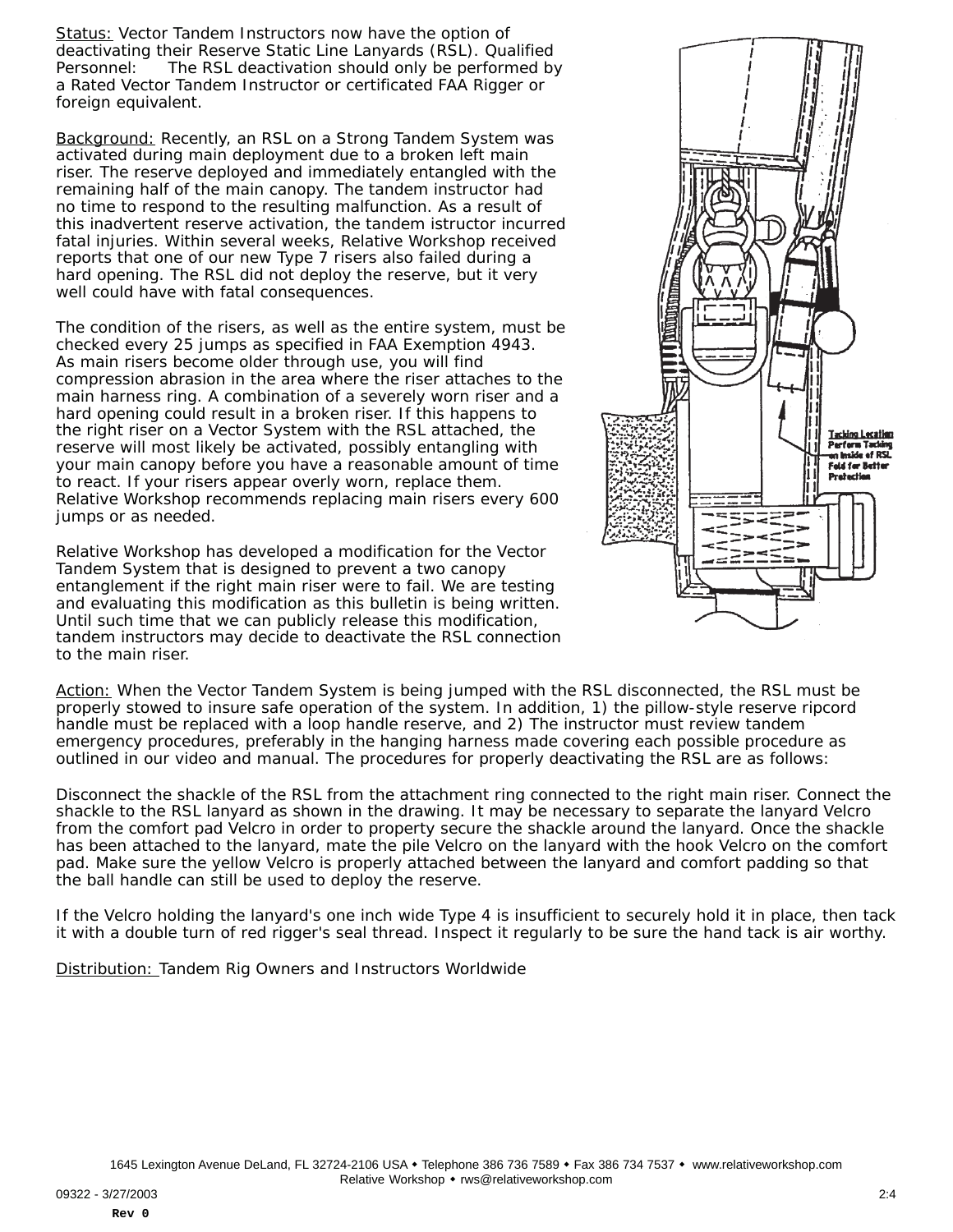## PRODUCT SERVICE BULLETIN: July 18, 1997 (071897) Page 2 Proper Deactivation of the RSL on a Tandem Vector Frequently Asked Questions

- Q. I have brand new risers, should I be concerned?
- A. Only if you keep the RSL active and attached to the main riser, hence the importance of this service bulletin. If you think about the chain of events that might occur during a hard opening which can cause damage to your system, then having a riser break Is actually a planned fuse-link along with the canopy and lines. In reality, your main risers are part of the canopy assembly.
- Consider this: If you experience an opening shock so bad that structual damage Is Inevitable, you either want the canopy to blow up, the suspension lines to break, or the riser to fall. We must avoid hurting the jumper or causing structual damage to the primary harness at all costs. Therefore, risers are designed to break at a rough structual thresh-hold of approximately 5000 pounds.
- Q. Why not just build a stronger riser?

A. We can build a stronger riser, but-the possiblity of hurting the jumper or damaging the primary harness during a really hard opening is ever present. Sucking the yellow cutaway cable Into the cutaway housing grommet Is the next problem we need to be concerned about. In other words, If your cutaway cable Is sucked through the grommet, you will not be able to cutaway the canopy. This is a very serious problem.

- Q. Can I remove my RSL completely?
- A. No, not ever. The Tandem Vector RSL Is also your auxiliary right-hand reserve ripcord. You may deactivate the RSL, but never remove it completely from the system.
- Q. Why do I need a Loop-Style Reserve Ripcord?
- A. A loop-style reserve ripcord is easier to see and pull. Now that tandem Instructors have the option of deactivating their RSL's, we want to give every tandem Instructor the best possible handle to see and pull. Previously, RSL's were heavily relied upon to activate the reserve.
- Q. Is there anything I can do to minimize the risks?
- A. Yes there is. We believe the following Information is critical. Please pass it on to other instructors. This information applies to all types of canopies.

Point loading a riser is a condition that we believe is controlled by a certain set of circumstances:

- 1 . How you pack the canopy is critical. First, the suspension line groups, both left and right, must be symmetrical. A couple of inches of asymmetry there can create an opening shock spike that can point load risers.
- 2. Good line tension throughout the complete pack job is critical. Poor line tension is the most common cause of partial malfunctions.

3. Nose treatment of the canopy. You must fold the nose per our instructions on page 26-27 of the Tandem Vector Owner's Manual. (Center cell Inflation first expands the slider to full dimmension and the relative wind keeps the slider high during the decelleration phase, causing a more staged and orderly deployment. On the other hand, rolling the entire nose in the same direction will generally cause one side of the canopy to open ahead of the other, sending the slider down the lines unevenly which can cause point loading,)

4. Proper stow band usage with proper length line bites (3-4 inches). We now recommend large tube stowes on the two center locking stowes on the bag. The remaining bands should be our standard, wide tandem rubber bands. "Line dump° is one of the biggest culprits which contributes to pointloading. And finally